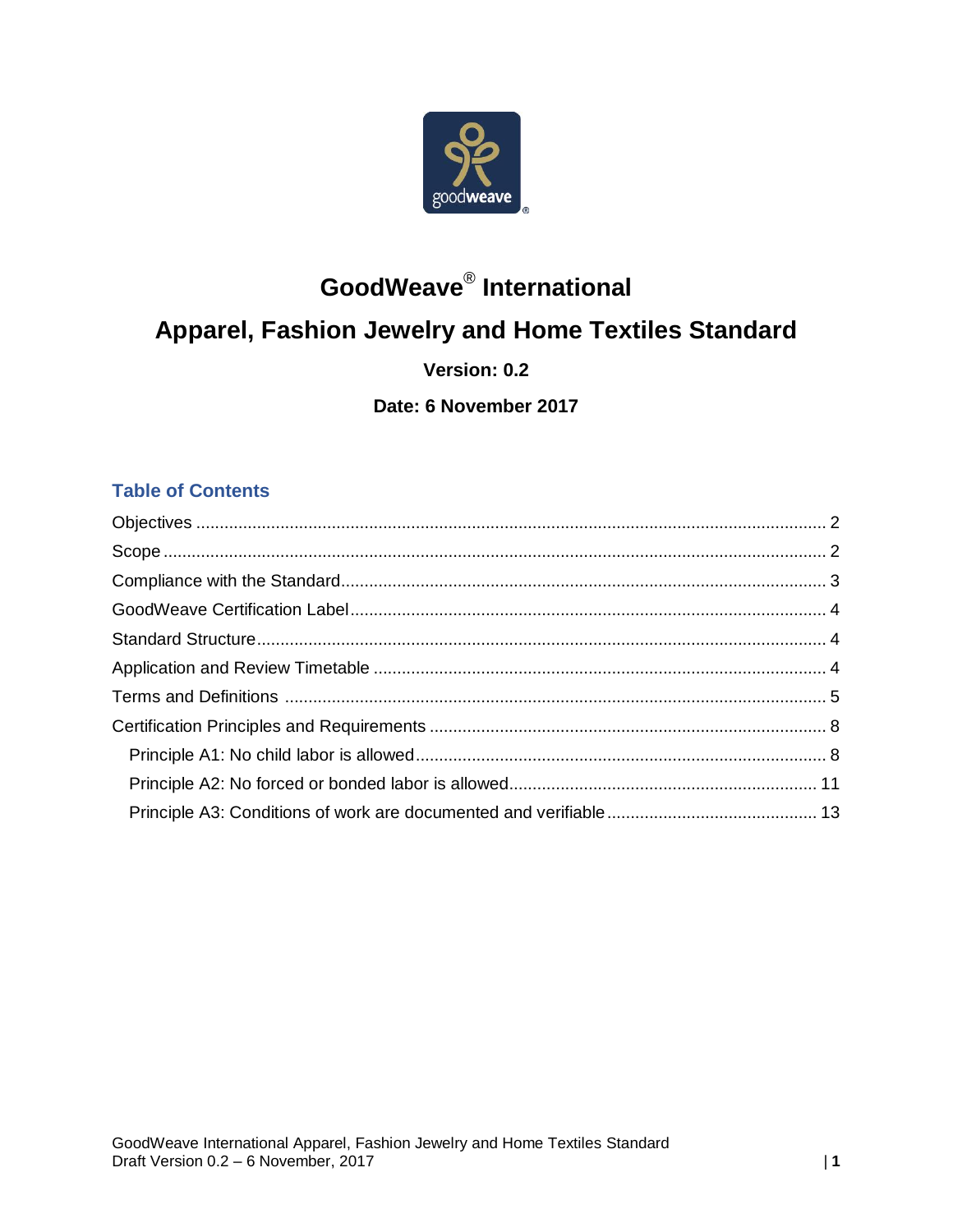## <span id="page-1-0"></span>**Objectives**

The broad aims of the Apparel, Fashion Jewelry and Home Textiles Standard "the Standard" are:

- To eliminate child labor, forced labor and bonded labor in high risk production sectors by ensuring compliance with the Standard and implementing effective and sustainable remediation procedures;
- To provide a coherent and consistent Standard that may be applied across all countries within the scope of the Standard, taking into account different production methods;
- To bring benefits to workers, particularly homeworkers, the most vulnerable actors in the supply chain;
- To facilitate transparent monitoring and verification of working conditions;
- To encourage positive changes in the community, particularly the reduction of child labor, forced labor and bonded labor and an increase in access to children's education; and
- To provide an independent assurance through the GoodWeave label for consumers worldwide that producers meet the Standard.

## <span id="page-1-1"></span>**Scope**

The Standard lays out the principles and criteria by which the objectives are fulfilled. It addresses the conditions under which a product is made. It applies to the facilities seeking compliance with the Standard, and covers all workers and workplaces in which the products are made. The product scope of this Standard covers apparel, fashion jewelry and home textiles. This comprises the finishing and embellishment activities from receipt of raw material until the finished product and specifically includes all subcontracted processes and home work production units.

The GoodWeave license holder is responsible for the operations of its subcontracted units and workers and is encouraged to continuously monitor the compliance of the Standard at all levels of the supply chain.

The geographical scope of this Standard is intended to be the countries where GoodWeave operates: India, Nepal and Afghanistan<sup>1</sup>. The scope of the Standard does not include the raw material supply chain<sup>2</sup>.

The Standard is limited to the production stages of embellished apparel, home textile products and fashion jewelry. The boundaries of the Standard are those processes for which the producer and its subcontractors are directly responsible:

 $\overline{a}$  $<sup>1</sup>$  In the piloting phase this Standard is currently being field tested in India.</sup>

 $^2$  For the purposes of this Standard raw cotton, yarn, and cloth, beads, buttons, thread and decorative notions, etc. are considered raw materials used in the production of the finished product. The production of these goods is outside the scope of the Standard.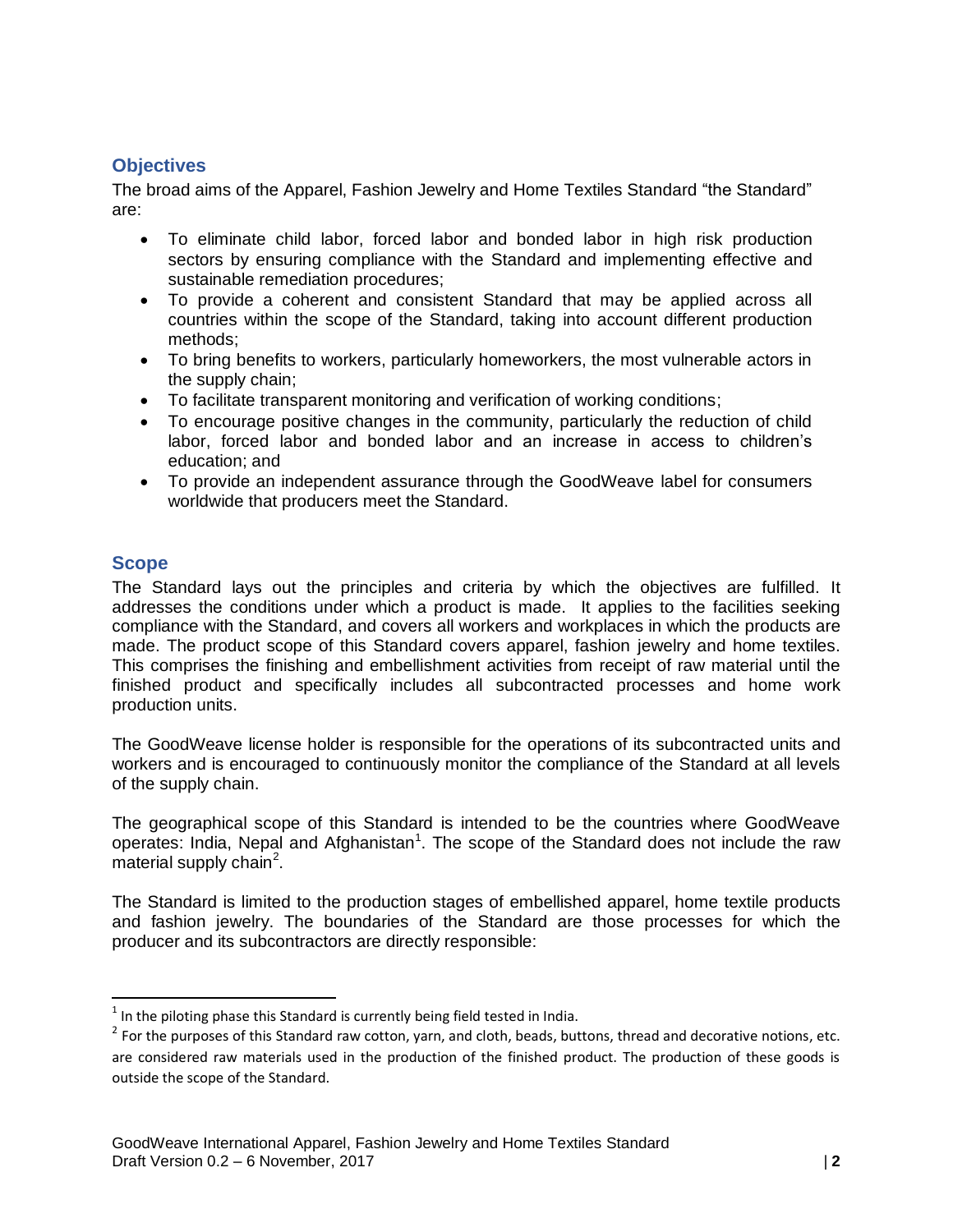- Where the main material for manufacture is bought, ready spun or dyed, the Standard is valid from the point of entry to the facility or home-based unit.
- Where all processes are carried out at vertically integrated manufacturing sites, as well as for other sites which use subcontractors, the scope includes the main site plus all subcontracted production.



Diagram 1: Apparel supply chain and compliance responsibility

Responsible for compliance

#### <span id="page-2-0"></span>**Compliance with the Standard**

 $\overline{a}$ 

The responsibility for compliance with the Standard lies with the licensed exporter and their contractors. Producers at all levels in the supply chain must be aware of and adhere to the Standard. Where home work is carried out, the contractor that has provided the work to the homeworkers is considered the employer and is responsible for ensuring the requirements are complied with (see diagram 1 above).

GoodWeave requires, at minimum, that producers always abide by national legislation and regional or sector-specific regulations on the topics covered by this Standard.

ILO 177 Convention on Home Work applies throughout the Standard regarding working conditions. The responsibility for meeting the Certification Requirements in these situations rests with the employer<sup>3</sup> who has contracted the work with the home work unit.

GoodWeave provides guidance, examples and policies to address specific aspects of implementation (e.g. remediation and homeworker guidelines) and provide support for compliance<sup>4</sup>. This ensures that all parties involved in implementing the Standard are aware of their roles and responsibilities.

 $3$  An employer can be the license holder, subcontractor on an intermediary working on the behalf of either.

<sup>&</sup>lt;sup>4</sup> GoodWeave policies and procedures can be found here: https://goodweave.org/policies-and-procedures/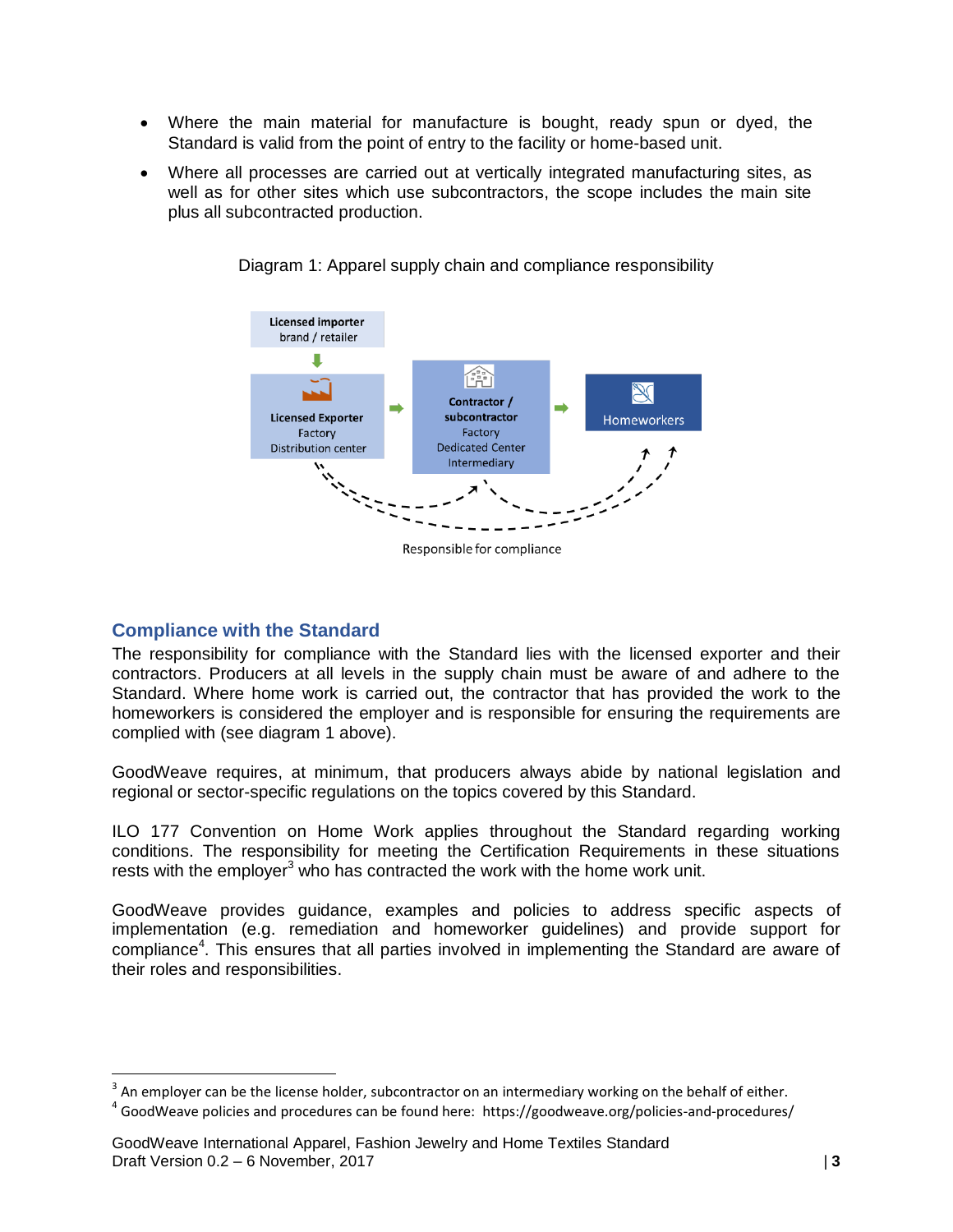#### <span id="page-3-0"></span>**GoodWeave Certification Label**

In order for a product to receive a GoodWeave certification label, all producers and their subcontractors in the supply chain must adhere to the requirements contained in the Standard and be verified by GoodWeave. The exporter must be licensed with GoodWeave in order to be eligible for certification labels to be issued.

Production entities within the supply chain may also seek individual site certification without issuance of a GoodWeave label on the final product.

#### <span id="page-3-1"></span>**Standard Structure**

This Standard consists of three Certification Principles covering the fundamental values: no child labor, forced and bonded labor, and the transparency needed to verify compliance. The Certification Principles are numbered A1 through A3 and are presented in a table format.

Under each Principle there is an Intent section which provides a clarification of the intent and the aim of the Principle. This is followed by the Certification Requirements which provide the details of what is expected of the producer in different types of production setups. 1) Exporterlicensee has direct relationship w/ importer; 2) (sub)contractor supplies to exporter or contractor through one or more links in the supply chain 3) homeworker has contract either with the exporter licensee or with a (sub)contractor.

The different types of production are represented by the following icons for easy identification:

| $\tilde{L}$ | <b>Exporter Licensee:</b> Criteria in this section are applicable to the GoodWeave license<br>holder and include exporters, which may be factories or finishing/distribution centers,<br>where the exporter licensee has a direct relationship with the importer.                                      |
|-------------|--------------------------------------------------------------------------------------------------------------------------------------------------------------------------------------------------------------------------------------------------------------------------------------------------------|
| 儒言          | <b>Subcontractors:</b> Criteria in this section are applicable to contracted production and<br>include subcontracted factories and smaller production units such as Dedicated<br>Centers (DCs), as well as intermediaries who act as a link between production units<br>and homeworkers <sup>5</sup> . |
|             | Homeworkers: Criteria in this section are applicable to homeworker production.                                                                                                                                                                                                                         |

#### <span id="page-3-2"></span>**Application and Review Timetable**

 $\overline{a}$ 

GoodWeave follows the *Standard Operating Procedure (SOP) Development of GoodWeave Standards Version 5.0, 9 August 2016* for the process of publishing, reviewing, revising and implementing changes to the Standard.<sup>6</sup>

*Date of publication and subsequent reviews and revisions to be determined.* 

<sup>&</sup>lt;sup>5</sup> Intermediaries serving as labor brokers providing workers to factories are not included in this category. In this case, the employer is responsible for compliance with the Standard.

 $^6$  Please visit http://www.goodweave.org/standard/standard-development for more information about the standard development process.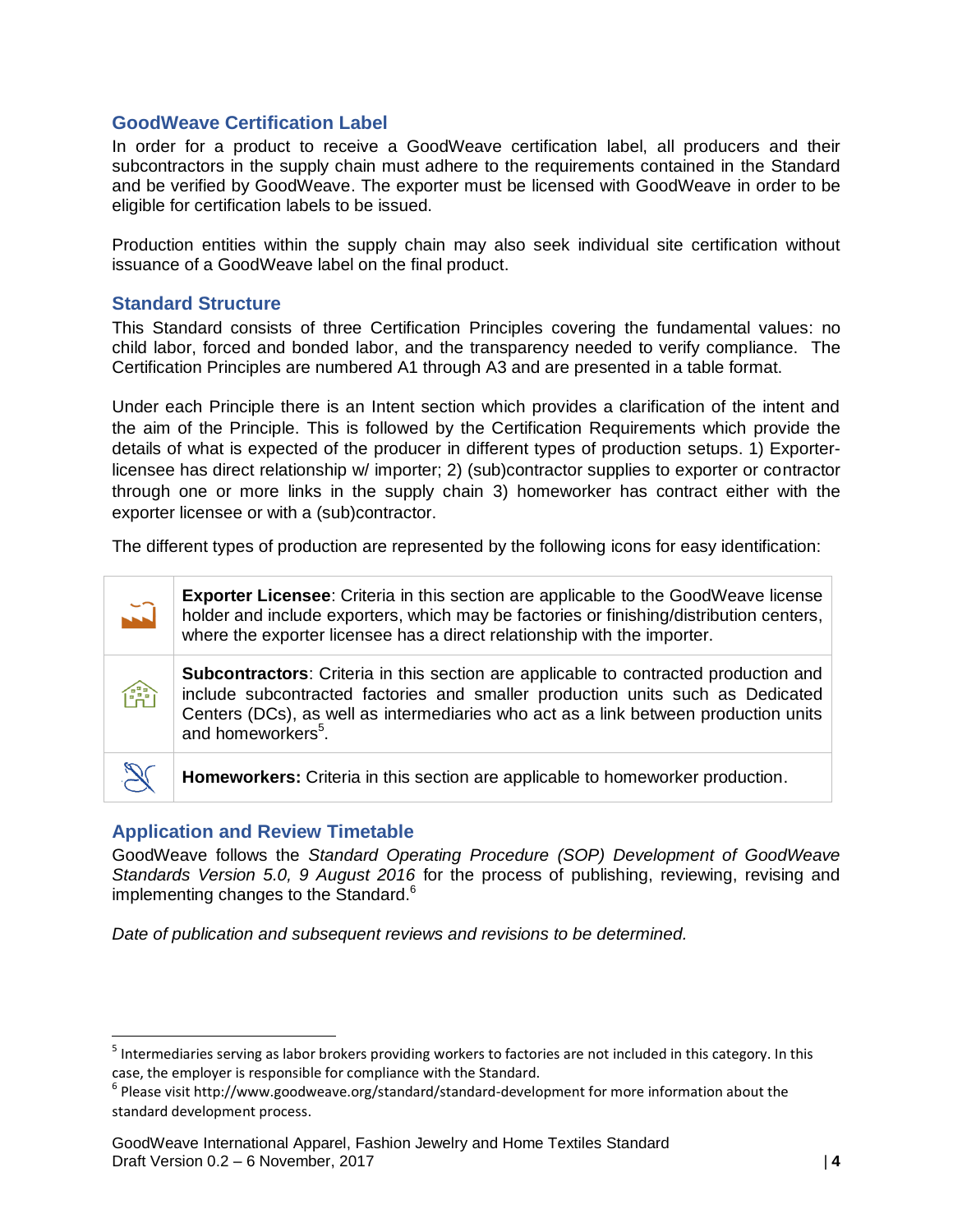#### <span id="page-4-0"></span>**Terms and Definitions**

**bonded labor or debt bondage:** The practice of requiring someone to work to pay off a loan, when the value of his or her work greatly exceeds the value of the original loan. It arises from a pledge by a debtor of his or her personal services or of those of a person under his control as security for a debt, when the value of those services as reasonably assessed is not applied towards the liquidation of the debt or the length and nature of those services are not respectively limited and defined.

**child<sup>7</sup> :** Any person less than 18 years of age. This Standard follows the requirements of ILO Convention 138 Minimum Age by imposing a minimum limit of 14 years on any work, unless local minimum age law stipulates a higher age for work or the end of mandatory schooling, in which case the higher age shall apply.

*Note: GoodWeave recommends that the minimum age for entry to work is progressively raised from 14 to 15 years old (13 years old for light work), but the Certification Requirements in the Standard follow the above definition.* 

**child labor:** Any work or economic activity which is likely to be harmful to the health or development of a child; or would prejudice their attendance at school, their participation in vocational or training programs approved by the competent authority, or their capacity to benefit from the instruction received. This includes the sale and trafficking of children and all forms of slavery or practices similar to slavery of children.

**Dedicated Center (DC):** A centralized space designed to offer homeworkers a safe working environment that is in close proximity to their homes.

**embellished apparel**: Clothing, garments, and/or wearable textiles that have embellishments such as beading, embroidery, and/or sequins that require hand work.

**employed/employment:** The position of being paid to carry out work. Other terms may also be used such as "engaged." Employment may be formal or informal, and may occur with or without a written contract.

**employer:** The person or entity responsible for providing work. This may be an exporter or subcontractor, or an intermediary working on the behalf of either of these. The employer is responsible for ensuring that workplaces and the workers they provide work to in the case of homeworkers are in compliance with the standard. It is not restricted to formal employment relationships, and includes informal work.

**exporter:** The supplier producing, finishing or handling the finished products before exporting for sale. The exporter is the GoodWeave license holder and responsible for meeting the GoodWeave licensing requirements and ensuring the requirements in this Standard are met throughout its supply chain.

**factory:** A facility which includes some or all aspects of production of goods such as dyeing, weaving and finishing, and where all (or some) employees work at the facility. The term includes any production facility outside the home.

**fashion jewelry:** Decorative personal ornaments, such as earrings, necklaces, or bracelets, that are typically made from inexpensive metals, glass beads etc.

l

 $^7$  As defined by ILO Conventions 138 and 182 and the UN Convention on the Rights of the Child

GoodWeave International Apparel, Fashion Jewelry and Home Textiles Standard Draft Version 0.2 – 6 November, 2017 | **5**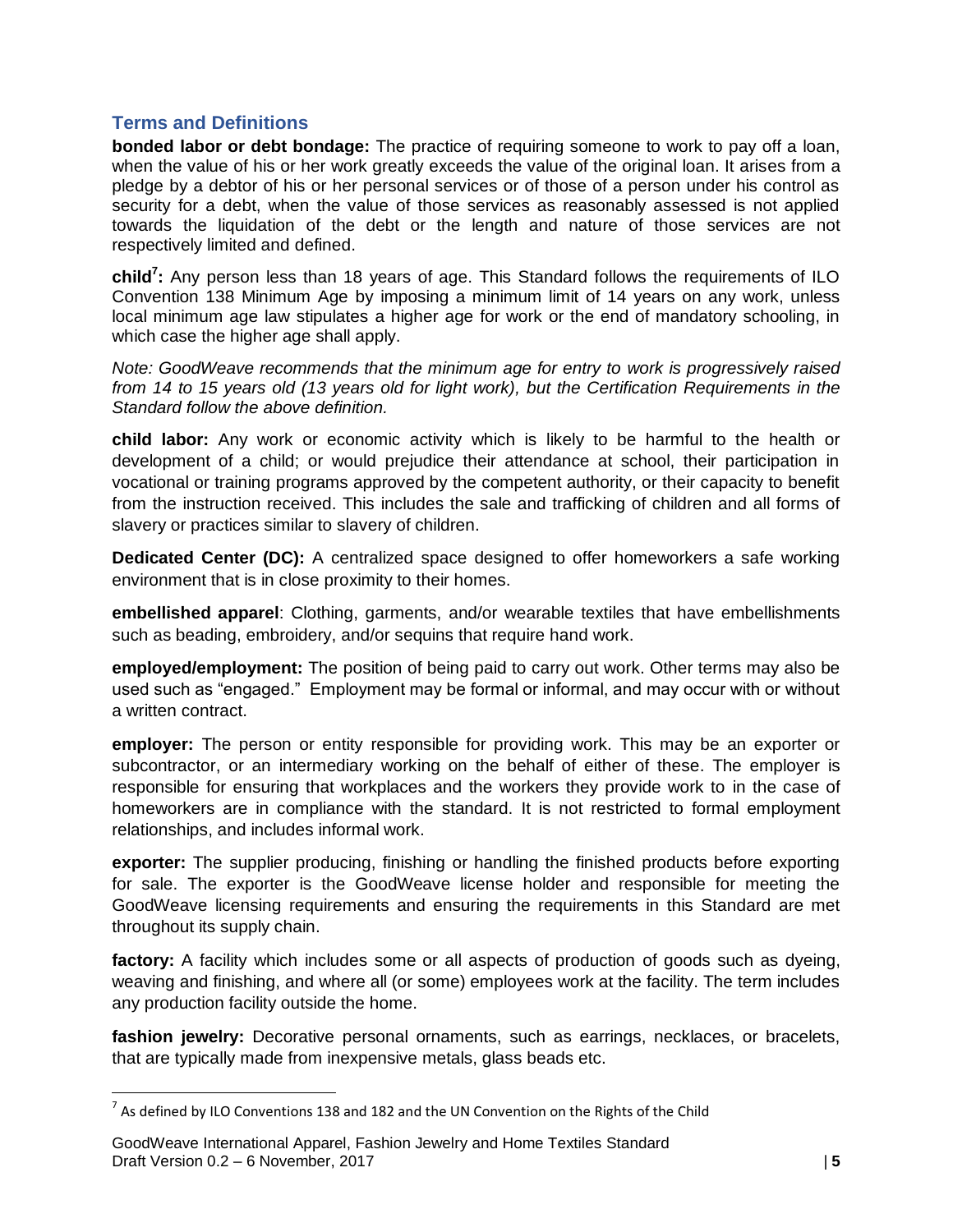**forced or compulsory labor:** All work or service that a person has not offered to do voluntarily and is made to do under the threat of punishment or retaliation or that is demanded as a means of repayment of debt.

**hazardous work:** Work which, by its nature or the circumstances in which it is carried out, is likely to harm the health, safety or morals of the worker.

**home textiles:** Hand decorated textiles used in home furnishings such as beaded pillow cases, embroidered window coverings, decorated bedspreads, etc.

**home work:** Work carried out by a person in his or her home or in other premises of his or her choice, other than the workplace of the employers.

**homeworker**: A person who carries out work in his or her home or in other premises of his or her choice, other than the workplace of the employers. This includes subcontracted workers who are dependent on others for their work - including those who work for an employer, intermediary or subcontractor for a piece rate, and/or are not responsible for designing or marketing the product, but simply contribute their labor.

**intermediary:** An individual or entity who acts as a middleman between producers, supplying unfinished goods from the licensed exporter or their contractors to subcontractors or homeworkers to finish. They generally do not take ownership of the product.

**labor broker:** A person or entity who provides workers to a production site.

**licensee:** A producer, manufacturer or distributor or finished goods who is an exporter participating in the GoodWeave certification program and who is licensed based on demonstrating compliance with the Standard. Also referred to as the "GoodWeave license holder."

**producer:** An individual or company that owns the production process and is responsible for ensuring and demonstrating requirements of the Standard are met. Both licensees and their subcontractors are considered producers.

**piece rate or quota:** Compensation based on a worker's quantitative output or production, usually an agreed sum per article of work turned out.

**raw material:** The basic material from which the finished product is made is considered a raw material. For the purposes of the Standard, raw cotton, yarn, and cloth as well as beads, buttons, thread and decorative notions are considered raw materials used in the production of the finished product.

**remediation of child laborers:** All support and actions necessary to ensure the safety, health, education and development of children who have been subjected to child labor, as defined above, and whose work has been terminated.

**unannounced inspections:** Surprise audits of a production unit. Unscheduled visits by the inspection team allow assessments of operations during a 'typical' day, in contrast to the potential artificial environment established for an announced inspection.

**supplier:** An external entity that supplies standard goods or services, as opposed to a contractor or subcontractor who commonly adds specialized input to deliverables. Also called a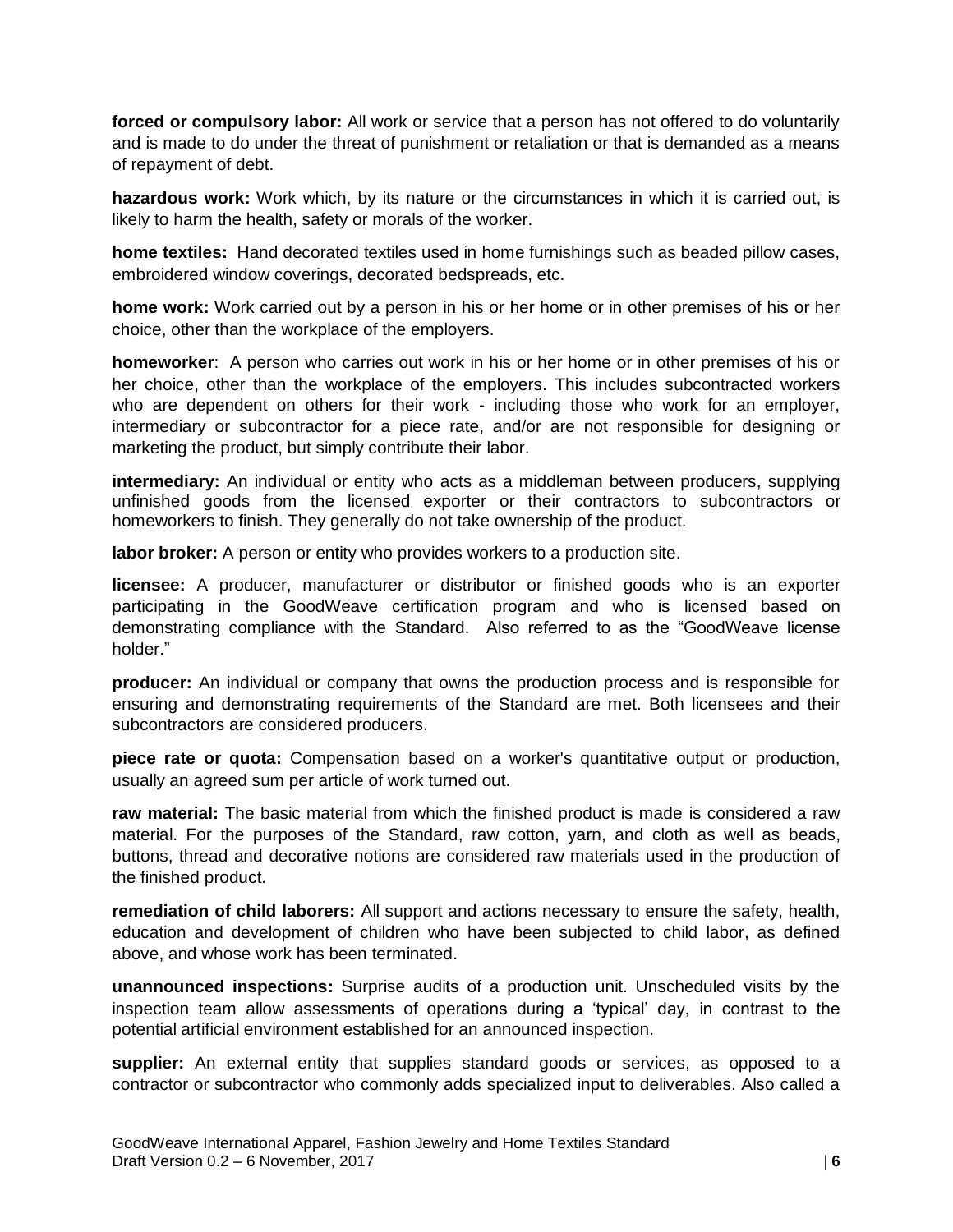vendor. This does not include other sites owned by the producer from which goods are transferred.

**subcontractor:** Any external entity or individual(s) in the supply chain that directly provides the exporter with specialized inputs integral to, utilised in or for the production of the final product.

**worker:** All types of workers, including migrant, temporary, seasonal, part-time, subcontracted, permanent workers and homeworkers. The term is not limited to factory workers but includes all other hired labor personnel (e.g. employees working in the company's administration). The term is limited to personnel that can join an association (e.g. union) and therefore normally excludes middle and senior management. Workers include those working full- or part-time on a fixed hourly, weekly or monthly basis and also include those who are paid on a piece rate for the amount produced.

**young worker or adolescent worker:** Children or youth under the age of 18 who are above the statutory minimum age for employment (14 or 15 years old). Also referred to as "young persons," they are restricted from certain working conditions, such as hazardous work.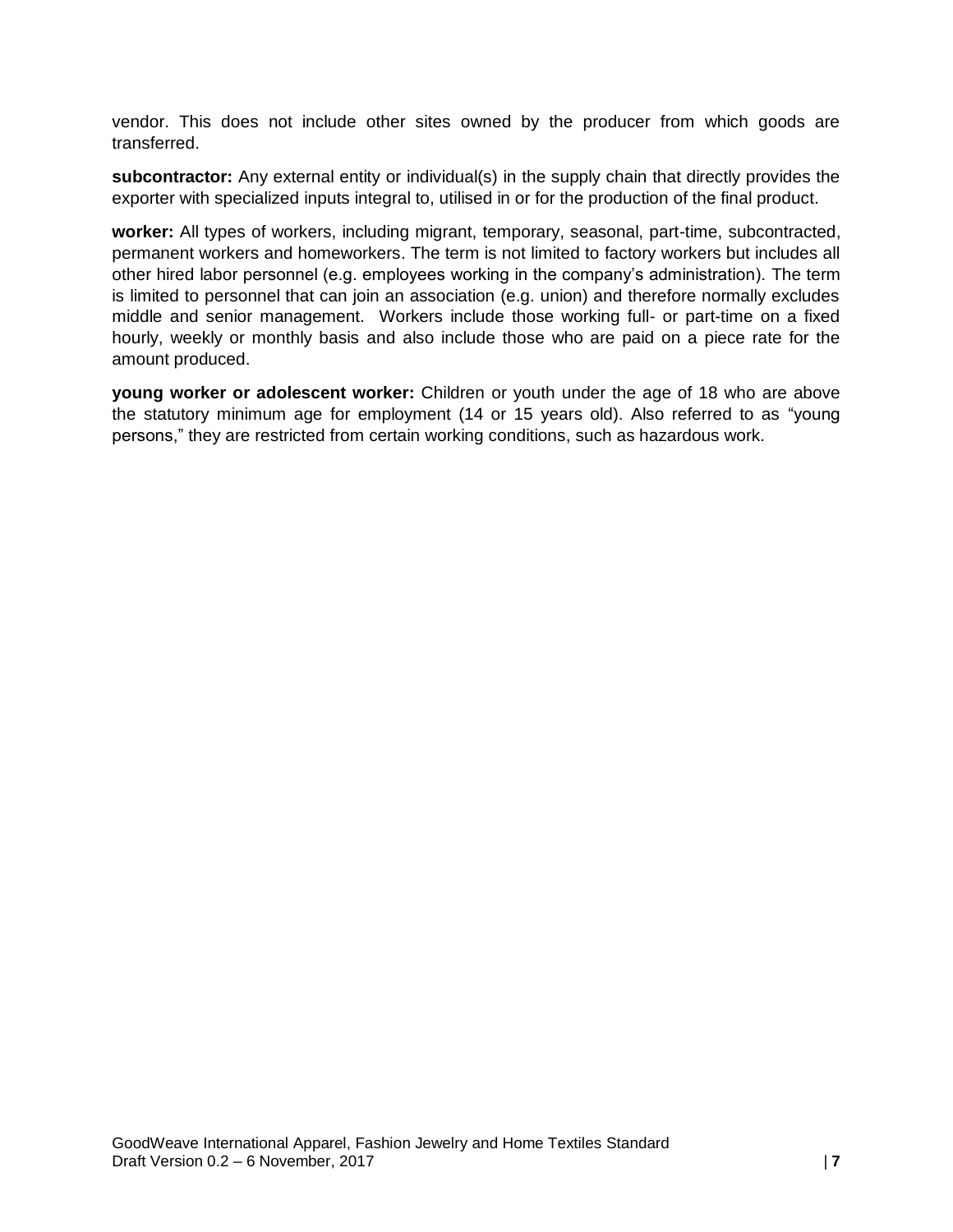#### <span id="page-7-0"></span>**Certification Principles and Requirements**

#### <span id="page-7-1"></span>**Principle A1: No child labor is allowed**

**Intent**: The producer shall not engage in or support the use of child labor. All practices must conform to ILO Conventions 138 Minimum Age and 182 Worst Forms of Child Labour and national law at a minimum. Where national law or international conventions set a lower age limit for employment or work than the GoodWeave Standard, the higher age limit shall be observed. In situations where child labor is found, remediation procedures shall be put in place and no further recruitment or replacement of children is allowed. Wherever possible the producer or contractor should co-operate with local community initiatives to contribute to the establishment of social norms, good practice and/or functioning institutions to ensure that every child receives educational opportunities.

| A.1.1 | Children below the age of 14 are not employed or allowed to work. Where the<br>national legal limit or end of compulsory school age is above 14, the higher age<br>limit will be followed.                                                                                                                                                                                                                                                                                                                                                                                                                                                                                                                                                                                                                                                                                                                                                                                                                 |
|-------|------------------------------------------------------------------------------------------------------------------------------------------------------------------------------------------------------------------------------------------------------------------------------------------------------------------------------------------------------------------------------------------------------------------------------------------------------------------------------------------------------------------------------------------------------------------------------------------------------------------------------------------------------------------------------------------------------------------------------------------------------------------------------------------------------------------------------------------------------------------------------------------------------------------------------------------------------------------------------------------------------------|
|       | The exporter has a written policy on child labor that is in compliance with national<br>legislation and this Standard.<br>The policy is effectively communicated and all employees, management and workers,<br>including in subcontracted units, are aware of, understand and follow this policy.                                                                                                                                                                                                                                                                                                                                                                                                                                                                                                                                                                                                                                                                                                          |
|       | The producer has a policy on child labor that is compliance with national legislation and<br>this Standard.<br>The policy is effectively communicated and all employees, management and workers<br>are aware of, understand and follow this policy.                                                                                                                                                                                                                                                                                                                                                                                                                                                                                                                                                                                                                                                                                                                                                        |
|       | The employer (subcontractor) understands the child labor policy and national legislation.<br>The employer ensures that homeworkers understand and follow this child labor policy<br>and national legislation.<br>Where work is carried out in homes, homeworkers are made aware of the limitations on<br>hours and type of work in which children and young workers can be involved, and are<br>made aware of the specific dangers/hazards to children in the workplace.<br>Children may help their parents in the home under the following circumstances only<br>when:<br>• The child's work does not jeopardize her or his attendance at school, and is not so<br>demanding as to undermine her or his educational attainment.<br>The work does not jeopardize the child's social, moral or physical development<br>and does not constitute a hazard to the child's general health and wellbeing.<br>The child is supervised and guided by an adult member of the immediate family or<br>legal guardian. |

Licensed Exporter | Subcontractor / Contractor | Homeworkers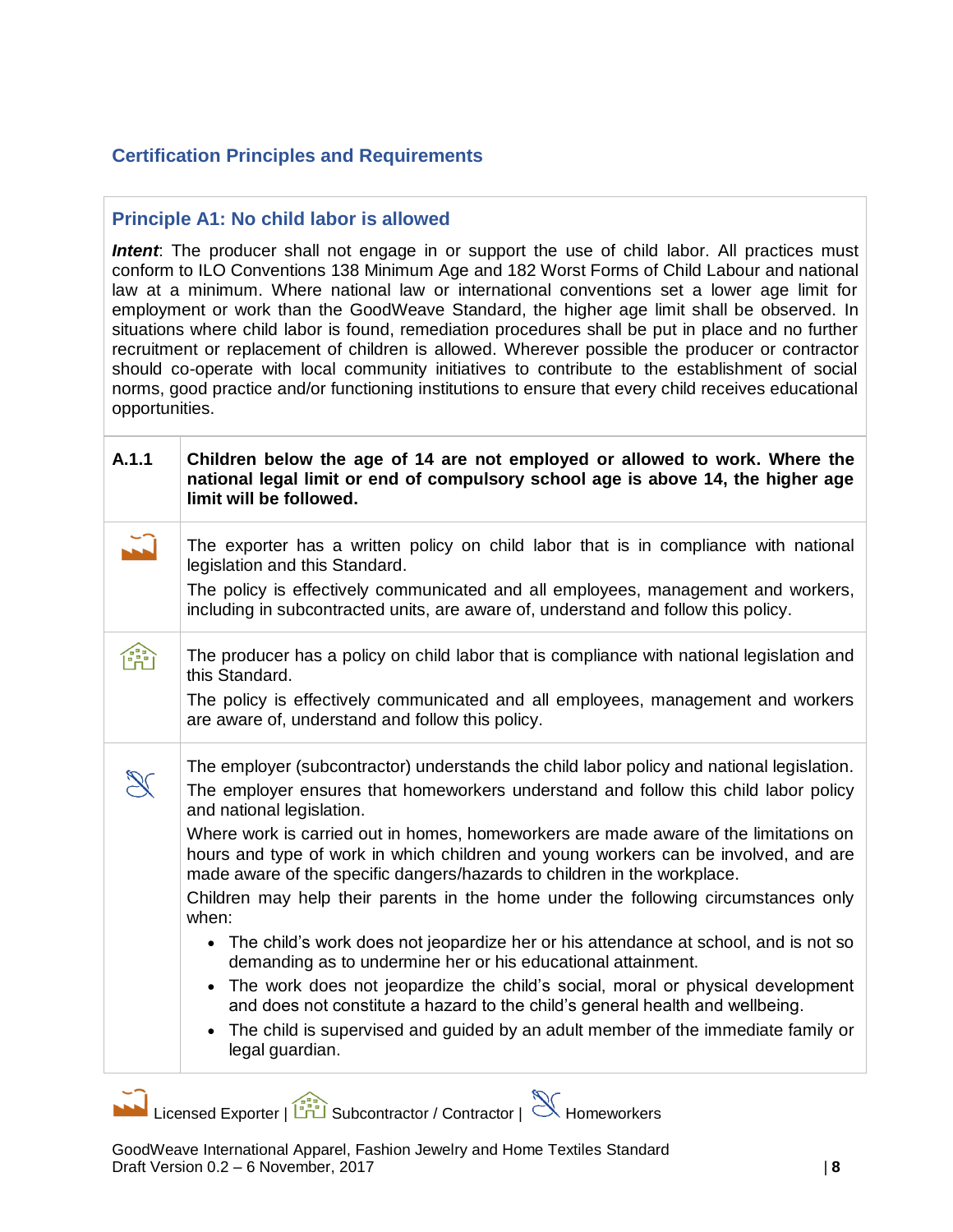| A.1.2                                                                                                                                                                                                                                                                                                                                               | Notices are provided declaring that producers do not allow child labor                                                                                                                                                                                                                                                                                                                                                                                                                                                                                                                                                                                                                                   |
|-----------------------------------------------------------------------------------------------------------------------------------------------------------------------------------------------------------------------------------------------------------------------------------------------------------------------------------------------------|----------------------------------------------------------------------------------------------------------------------------------------------------------------------------------------------------------------------------------------------------------------------------------------------------------------------------------------------------------------------------------------------------------------------------------------------------------------------------------------------------------------------------------------------------------------------------------------------------------------------------------------------------------------------------------------------------------|
| $\begin{picture}(120,110) \put(0,0){\line(1,0){10}} \put(15,0){\line(1,0){10}} \put(15,0){\line(1,0){10}} \put(15,0){\line(1,0){10}} \put(15,0){\line(1,0){10}} \put(15,0){\line(1,0){10}} \put(15,0){\line(1,0){10}} \put(15,0){\line(1,0){10}} \put(15,0){\line(1,0){10}} \put(15,0){\line(1,0){10}} \put(15,0){\line(1,0){10}} \put(15,0){\line$ | The policy on child labor (and the relevant provisions of national legislation, if required<br>by law) is displayed prominently in the workplace, in languages understood by all<br>employees.                                                                                                                                                                                                                                                                                                                                                                                                                                                                                                           |
| $\mathscr{L}$                                                                                                                                                                                                                                                                                                                                       | The subcontractor has written verification from the homeworker that they will not<br>engage children in production beyond what is allowed in A.1.1.                                                                                                                                                                                                                                                                                                                                                                                                                                                                                                                                                      |
| A.1.3                                                                                                                                                                                                                                                                                                                                               | The age of workers is verified to ensure that no children are employed or allowed<br>to work illegally                                                                                                                                                                                                                                                                                                                                                                                                                                                                                                                                                                                                   |
| $\begin{picture}(180,10) \put(0,0){\line(1,0){10}} \put(10,0){\line(1,0){10}} \put(10,0){\line(1,0){10}} \put(10,0){\line(1,0){10}} \put(10,0){\line(1,0){10}} \put(10,0){\line(1,0){10}} \put(10,0){\line(1,0){10}} \put(10,0){\line(1,0){10}} \put(10,0){\line(1,0){10}} \put(10,0){\line(1,0){10}} \put(10,0){\line(1,0){10}} \put(10,0){\line($ | Verifiable records are kept of all workers in all production sites.<br>All available forms and documents, including but not limited to birth certificates, dental<br>reports, etc. shall be used as identification to verify the age of workers.                                                                                                                                                                                                                                                                                                                                                                                                                                                         |
| $\mathscr{L}$                                                                                                                                                                                                                                                                                                                                       | Ages of all children living on the premises of home production sites are recorded and<br>verifiable.<br>The subcontractor and homeworker keep copies of these records.                                                                                                                                                                                                                                                                                                                                                                                                                                                                                                                                   |
|                                                                                                                                                                                                                                                                                                                                                     |                                                                                                                                                                                                                                                                                                                                                                                                                                                                                                                                                                                                                                                                                                          |
| A.1.4                                                                                                                                                                                                                                                                                                                                               | Processes are in place for remediation where child labor is found <sup>9</sup>                                                                                                                                                                                                                                                                                                                                                                                                                                                                                                                                                                                                                           |
| $\begin{picture}(120,110) \put(0,0){\line(1,0){10}} \put(15,0){\line(1,0){10}} \put(15,0){\line(1,0){10}} \put(15,0){\line(1,0){10}} \put(15,0){\line(1,0){10}} \put(15,0){\line(1,0){10}} \put(15,0){\line(1,0){10}} \put(15,0){\line(1,0){10}} \put(15,0){\line(1,0){10}} \put(15,0){\line(1,0){10}} \put(15,0){\line(1,0){10}} \put(15,0){\line$ | There is a remediation plan in place if child labor is found.<br>Producers work with GoodWeave and/or local remediation projects in cases where child<br>labor is found.                                                                                                                                                                                                                                                                                                                                                                                                                                                                                                                                 |
| $\mathbb{Z}$                                                                                                                                                                                                                                                                                                                                        | If children are found to be working in the home performing light work beyond that which<br>is allowed in A.1.1, the license holder works with the subcontractor, the homeworker,<br>the community and GoodWeave on remediation projects.                                                                                                                                                                                                                                                                                                                                                                                                                                                                 |
|                                                                                                                                                                                                                                                                                                                                                     | Safe conditions for young workers<br>"Young workers" or "young persons," who are under18 years old but above the minimum legal<br>working age are restricted from certain kinds of work. The producer shall not expose children or<br>young workers to situations that are physically, psychologically or morally hazardous, unsafe or<br>unhealthy. This includes the children of workers who live in or regularly visit the factory<br>compound or worksite. This is in line with international norms including ILO standards and the<br>UN Convention on the Rights of the Child. Where national law prescribes a lower age range for<br>defining young workers, this higher range shall be followed. |

Licensed Exporter | Subcontractor / Contractor | Homeworkers

 9 GoodWeave Child Labor Remediation Policy can be found here: https://goodweave.org/policies-and-procedures/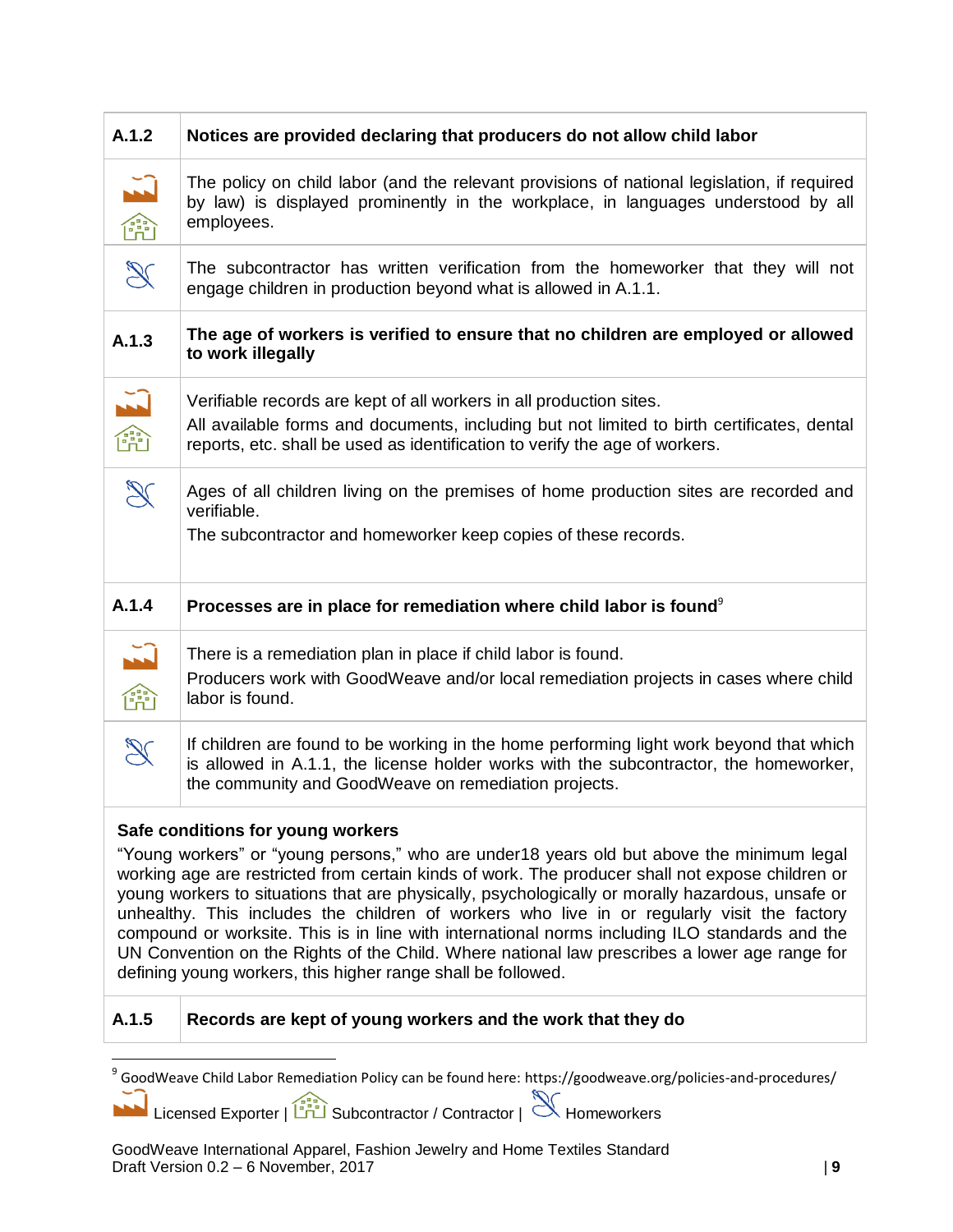|                                                                                                                                                                                                                                                                                                                                                     | There is a register stating the age of young workers under 18 years and the work they<br>do.                                                                                                                                                                          |
|-----------------------------------------------------------------------------------------------------------------------------------------------------------------------------------------------------------------------------------------------------------------------------------------------------------------------------------------------------|-----------------------------------------------------------------------------------------------------------------------------------------------------------------------------------------------------------------------------------------------------------------------|
| $\begin{picture}(180,170)(-4,17){\line(1,0){10}} \put(10,17){\line(1,0){10}} \put(10,17){\line(1,0){10}} \put(10,17){\line(1,0){10}} \put(10,17){\line(1,0){10}} \put(10,17){\line(1,0){10}} \put(10,17){\line(1,0){10}} \put(10,17){\line(1,0){10}} \put(10,17){\line(1,0){10}} \put(10,17){\line(1,0){10}} \put(10,17){\line(1,0){10}} \$         | All legal requirements for young workers are followed and documentation kept as<br>prescribed by local and national law and regulations.                                                                                                                              |
|                                                                                                                                                                                                                                                                                                                                                     | There is a list of the tasks carried out by young workers and potential hazards are<br>identified to ensure that young workers are not engaged in hazardous work.                                                                                                     |
| $\mathbb{R}$                                                                                                                                                                                                                                                                                                                                        | Where there are young workers present in the home, the employer keeps a record of<br>young workers and the work that the do.                                                                                                                                          |
| A.1.6                                                                                                                                                                                                                                                                                                                                               | Hazardous work is prohibited for young workers                                                                                                                                                                                                                        |
| $\begin{picture}(120,110) \put(0,0){\line(1,0){10}} \put(15,0){\line(1,0){10}} \put(15,0){\line(1,0){10}} \put(15,0){\line(1,0){10}} \put(15,0){\line(1,0){10}} \put(15,0){\line(1,0){10}} \put(15,0){\line(1,0){10}} \put(15,0){\line(1,0){10}} \put(15,0){\line(1,0){10}} \put(15,0){\line(1,0){10}} \put(15,0){\line(1,0){10}} \put(15,0){\line$ | Young workers are exempted from hazardous work (at a minimum including those tasks<br>defined by law), night work and overtime.                                                                                                                                       |
|                                                                                                                                                                                                                                                                                                                                                     | A risk assessment is performed to identify and mitigate potential hazards and create<br>awareness on health and safety issues.                                                                                                                                        |
|                                                                                                                                                                                                                                                                                                                                                     | Workers are allowed to refuse dangerous work without fear of retribution.                                                                                                                                                                                             |
|                                                                                                                                                                                                                                                                                                                                                     | The combined hours of daily transport, school and work time do not exceed the limit<br>allowed by law.                                                                                                                                                                |
|                                                                                                                                                                                                                                                                                                                                                     | The employer ensures that home workers understand and that young workers are not<br>engaged in hazardous work, night work or excessive working hours.                                                                                                                 |
|                                                                                                                                                                                                                                                                                                                                                     | Where there are young workers present in the home, the young worker is able to<br>demonstrate they understand what is considered hazardous work and explain or<br>provide examples of the kind of work they perform to ensure that no hazardous work is<br>performed. |
| A.1.7                                                                                                                                                                                                                                                                                                                                               | <b>Education plans are in place</b>                                                                                                                                                                                                                                   |
|                                                                                                                                                                                                                                                                                                                                                     | An education/employment plan is in place for all young workers who are subject to<br>compulsory education laws to ensure the work does not interfere with their schooling.                                                                                            |
|                                                                                                                                                                                                                                                                                                                                                     |                                                                                                                                                                                                                                                                       |
| $\mathbb{R}$                                                                                                                                                                                                                                                                                                                                        | Where there are children or young workers who are subject to local compulsory<br>education laws present in the home, the contractor shows that no child or young person<br>is working during school hours.                                                            |

Licensed Exporter | Subcontractor / Contractor | Homeworkers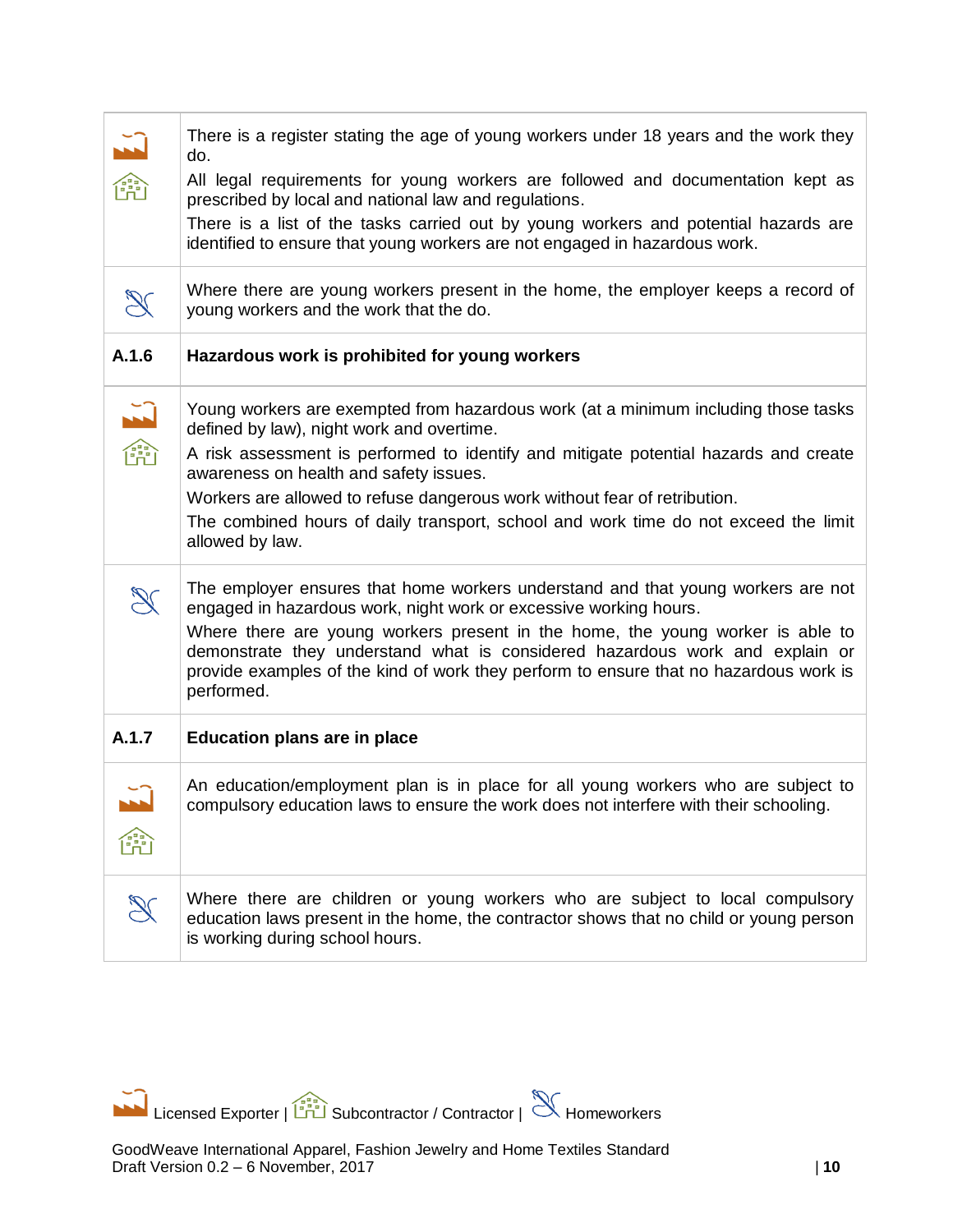## <span id="page-10-0"></span>**Principle A2: No forced or bonded labor is allowed**

*Intent*: No one shall be forced or otherwise compelled to work. All practices must conform to the ILO Conventions 029 Forced Labour and 105 Abolition of Forced Labour and national law at a minimum. The following situations suggest that bonded labor may be taking place:

- There is no agreement with the workers for his/her work;
- The worker is not free to leave employment and work for another employer;
- The worker is not allowed to move outside or leave the workplace;
- The worker is not paid directly but pay goes to an agent, recruiter or parent under conditions that restrict worker freedom.

The Certification Requirements below outline the practices that ensure forced or bonded labor does not occur. If workers are recruited through an intermediary or labor broker, these same requirements apply to them as well.

| A.2.1                                                                                                                                                                                                                                                                                                                                             | Workers are not forced or otherwise compelled to work                                                                                                                                                                                                                                                                                                                                                                       |
|---------------------------------------------------------------------------------------------------------------------------------------------------------------------------------------------------------------------------------------------------------------------------------------------------------------------------------------------------|-----------------------------------------------------------------------------------------------------------------------------------------------------------------------------------------------------------------------------------------------------------------------------------------------------------------------------------------------------------------------------------------------------------------------------|
| $\begin{picture}(180,170)(-10,-10) \put(0,0){\line(1,0){10}} \put(10,0){\line(1,0){10}} \put(10,0){\line(1,0){10}} \put(10,0){\line(1,0){10}} \put(10,0){\line(1,0){10}} \put(10,0){\line(1,0){10}} \put(10,0){\line(1,0){10}} \put(10,0){\line(1,0){10}} \put(10,0){\line(1,0){10}} \put(10,0){\line(1,0){10}} \put(10,0){\line(1,0){10}} \put($ | Employers do not use any form of physical or psychological measures to prevent<br>workers from leaving employment.<br>Workers are free to leave employment after a reasonable and agreed notice period<br>without penalty and to work for another employer.<br>Workers are not required to lodge deposits or surrender original identity papers in return<br>for work.                                                      |
|                                                                                                                                                                                                                                                                                                                                                   | Homeworkers are not bound to work with one employer or contractor, and are free to<br>work with other contractors.<br>Homeworkers are not required to lodge deposits or surrender original identity papers in<br>return for work.<br>The employer or contractor ensures that no part of any homeworker's salary, payments<br>or benefits is withheld in order to force such worker to continue working for the<br>employer. |
| A.2.2                                                                                                                                                                                                                                                                                                                                             | Producers do not restrict the movement of workers                                                                                                                                                                                                                                                                                                                                                                           |
| $\begin{array}{c}\n\begin{array}{c}\n\stackrel{1}{\longrightarrow}\n\\ \n\stackrel{1}{\longrightarrow}\n\end{array}\n\end{array}$                                                                                                                                                                                                                 | Working hours are clearly specified.<br>There is a time recording system in place where the beginning and the end of workday is<br>registered for each individual worker.<br>Workers do not have their freedom of movement restricted and are free to leave work<br>premises at any time after a standard workday.                                                                                                          |
| A.2.3                                                                                                                                                                                                                                                                                                                                             | Employment agreements or contracts are provided in the form most suitable for<br>the situation                                                                                                                                                                                                                                                                                                                              |

Licensed Exporter |  $\frac{2\pi}{\ln 2}$  Subcontractor / Contractor |  $\mathbb{R}$  Homeworkers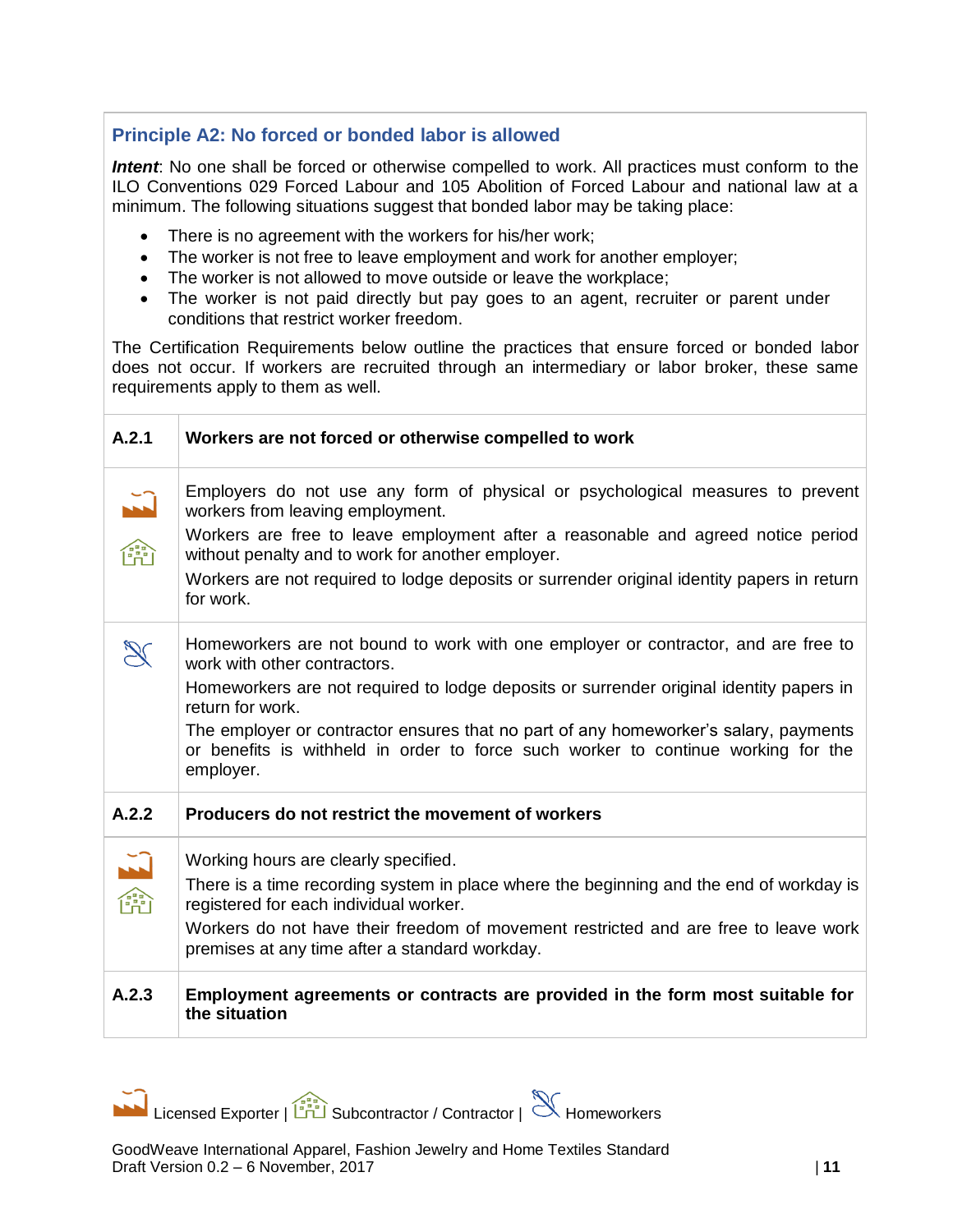| $\begin{picture}(180,170)(-4,10){\line(1,0){10}} \put(10,10){\line(1,0){10}} \put(10,10){\line(1,0){10}} \put(10,10){\line(1,0){10}} \put(10,10){\line(1,0){10}} \put(10,10){\line(1,0){10}} \put(10,10){\line(1,0){10}} \put(10,10){\line(1,0){10}} \put(10,10){\line(1,0){10}} \put(10,10){\line(1,0){10}} \put(10,10){\line(1,0){10}} \$ | Producers have a written or verbal employment agreement in place with the workers on<br>terms and conditions of employment.<br>This agreement is in a format and language the workers understand.<br>The employment agreement includes at least the job description, working hours and pay<br>rate, and meets at least the minimum wages as required by law.                                                                                                                                                                                                              |
|---------------------------------------------------------------------------------------------------------------------------------------------------------------------------------------------------------------------------------------------------------------------------------------------------------------------------------------------|---------------------------------------------------------------------------------------------------------------------------------------------------------------------------------------------------------------------------------------------------------------------------------------------------------------------------------------------------------------------------------------------------------------------------------------------------------------------------------------------------------------------------------------------------------------------------|
| $\mathbb{R}$                                                                                                                                                                                                                                                                                                                                | Employers or contractors have a written or verbal employment agreement in place with<br>the homeworker on terms and conditions of employment.<br>This agreement is in a format and language the workers understand.<br>The employment agreement includes at least type of work and piece rate, quota or<br>hourly wage, and documentation of these terms including the piece rate are kept by the<br>employer or contractor.<br>There is a recording method in place where homeworkers input the number of hours<br>worked and pieces completed where relevant, each day. |
| A.2.4                                                                                                                                                                                                                                                                                                                                       | Workers are not bound to the job through their debt and are provided with clear<br>individual wage records, including in-kind payments (if any) and payments<br>against company loans.                                                                                                                                                                                                                                                                                                                                                                                    |
| $\tilde{L}$                                                                                                                                                                                                                                                                                                                                 | The producer provides pay records to all workers that specify wages paid, hours worked<br>and any deductions.                                                                                                                                                                                                                                                                                                                                                                                                                                                             |
|                                                                                                                                                                                                                                                                                                                                             | Pay records comply with national legislation and are understandable accessible to<br>workers.                                                                                                                                                                                                                                                                                                                                                                                                                                                                             |
|                                                                                                                                                                                                                                                                                                                                             | Workers are not recruited using loans to their families that pressure young workers to<br>remain in employment to pay off family loans.                                                                                                                                                                                                                                                                                                                                                                                                                                   |
|                                                                                                                                                                                                                                                                                                                                             | The producer does not provide loans to workers with interest rates at a level which<br>leaves them in difficulty of repayment and binds them to the job.                                                                                                                                                                                                                                                                                                                                                                                                                  |
|                                                                                                                                                                                                                                                                                                                                             | Wages are not withheld to force workers to work as a payment against a debt to the<br>employer (including any penalties resulting in withheld wages).                                                                                                                                                                                                                                                                                                                                                                                                                     |
|                                                                                                                                                                                                                                                                                                                                             | Payment in kind is only permissible when it constitutes partial payment for work<br>performed and is allowed by law. Such payments are to be correctly valued and<br>appropriate for the use of the worker and his/her family.                                                                                                                                                                                                                                                                                                                                            |
| $\mathbb{R}$                                                                                                                                                                                                                                                                                                                                | The employer or contractor provides pay records to all homeworkers that specify wages<br>paid for work completed and any deductions.                                                                                                                                                                                                                                                                                                                                                                                                                                      |
|                                                                                                                                                                                                                                                                                                                                             | Pay records comply with national legislation and are understandable and are accessible<br>to homeworkers.                                                                                                                                                                                                                                                                                                                                                                                                                                                                 |
|                                                                                                                                                                                                                                                                                                                                             | Employers do not provide loans to homeworkers with interest rates at a level which<br>leaves them in difficulty of repayment and binds them to the job.                                                                                                                                                                                                                                                                                                                                                                                                                   |
|                                                                                                                                                                                                                                                                                                                                             | Eicensed Exporter   $\frac{1}{\sqrt{2}}$ Subcontractor / Contractor   $\leq$ Homeworkers                                                                                                                                                                                                                                                                                                                                                                                                                                                                                  |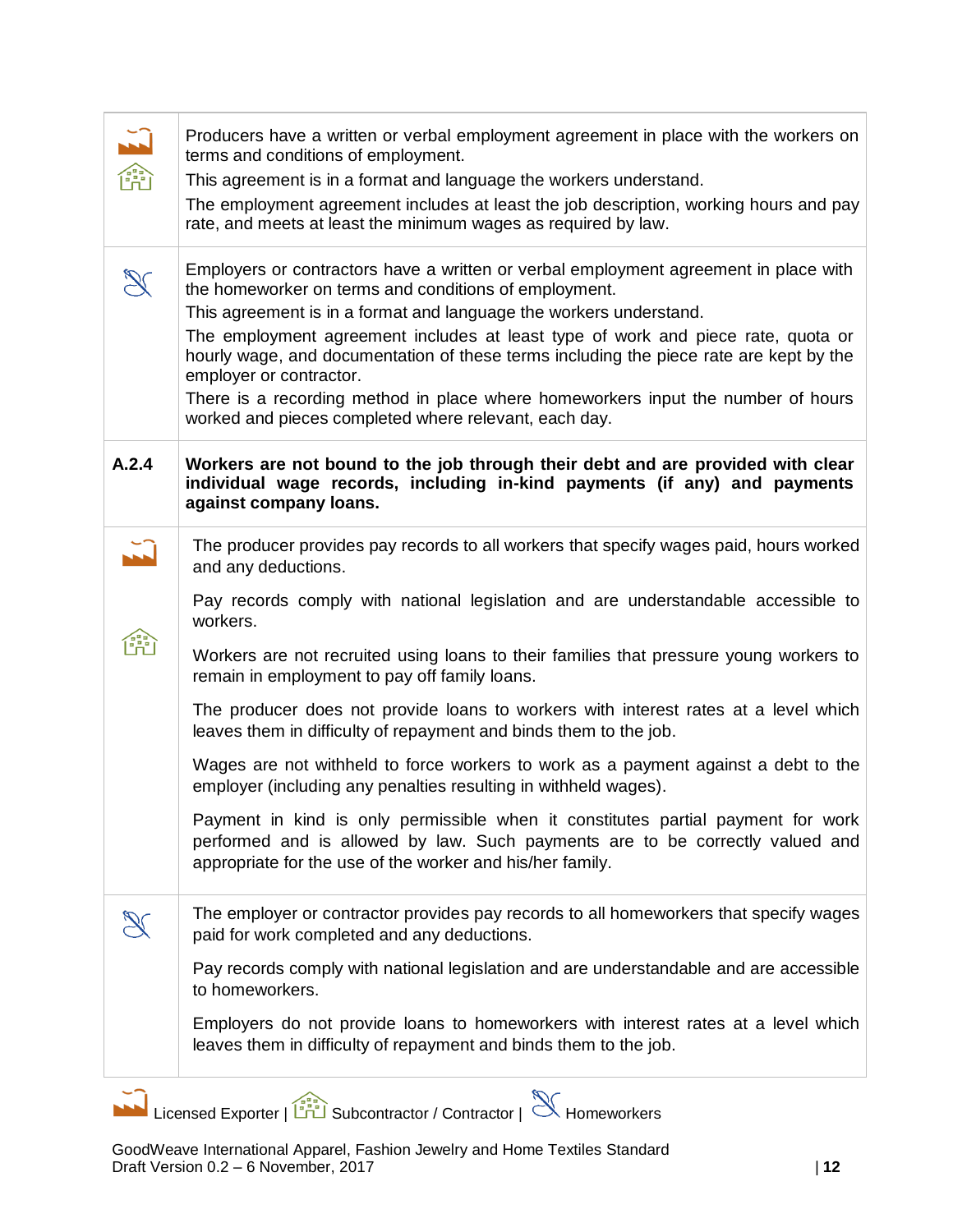Wages are not withheld to force workers to work as a payment against a debt to the employer (including any penalties resulting in withheld wages).

Payment in kind is only permissible when it constitutes partial payment for work performed and is allowed by law. Such payments must be correctly valued and appropriate for the use of the worker and his/her family.

#### **A.2.5 Labor brokers**



All production workers receive wages directly from the licensed exporter or registered contractor.

The producer does not hire workers through a third party or broker who holds the contract with or is responsible for paying workers' salaries and benefits. The labor broker does not collect fees or take payment (cash, documents, wages, etc.) from the worker as a condition for their recruitment.

All costs associated with recruitment are borne by the employer.

#### <span id="page-12-0"></span>**Principle A3: Conditions of work are documented and verifiable**

**Intent:** In order to ensure that conditions of work are verifiable, producers must administer business practices, which are transparent towards GoodWeave and adhere to all relevant local and national laws and regulations at all levels of the supply chain. Exporters must meet all GoodWeave requirements for licensing, which includes:

- All company registration and tax documents (as applicable) are completed.
- All associated GoodWeave license fees are paid.

Licensees must be able to show a fully traceable supply chain for the production processes and register all production sites with GoodWeave.

Producers must ensure all workers covered by the Standard are aware of its content and implementation processes, and should share knowledge to help improvement in the industry.

| A.3.1                | Producers disclose a fully traceable supply chain for all production processes                                                                                                                                    |
|----------------------|-------------------------------------------------------------------------------------------------------------------------------------------------------------------------------------------------------------------|
| $\tilde{L}$          | At the exporter level, all processes and all suppliers, subcontractors and<br>intermediaries are listed and submitted to GoodWeave.<br>This list is kept up to date and any changes in the supply chain recorded. |
| $\sqrt{\frac{2}{n}}$ | provide information to GoodWeave identifying<br>all<br>suppliers,<br>Producers<br>subcontractors and intermediaries used.                                                                                         |
| $\mathbb{R}$         | In the case where a producer directly, or through a contractor is hiring                                                                                                                                          |
|                      |                                                                                                                                                                                                                   |

Licensed Exporter | Subcontractor / Contractor | Homeworkers

GoodWeave International Apparel, Fashion Jewelry and Home Textiles Standard Draft Version 0.2 – 6 November, 2017 | **13**